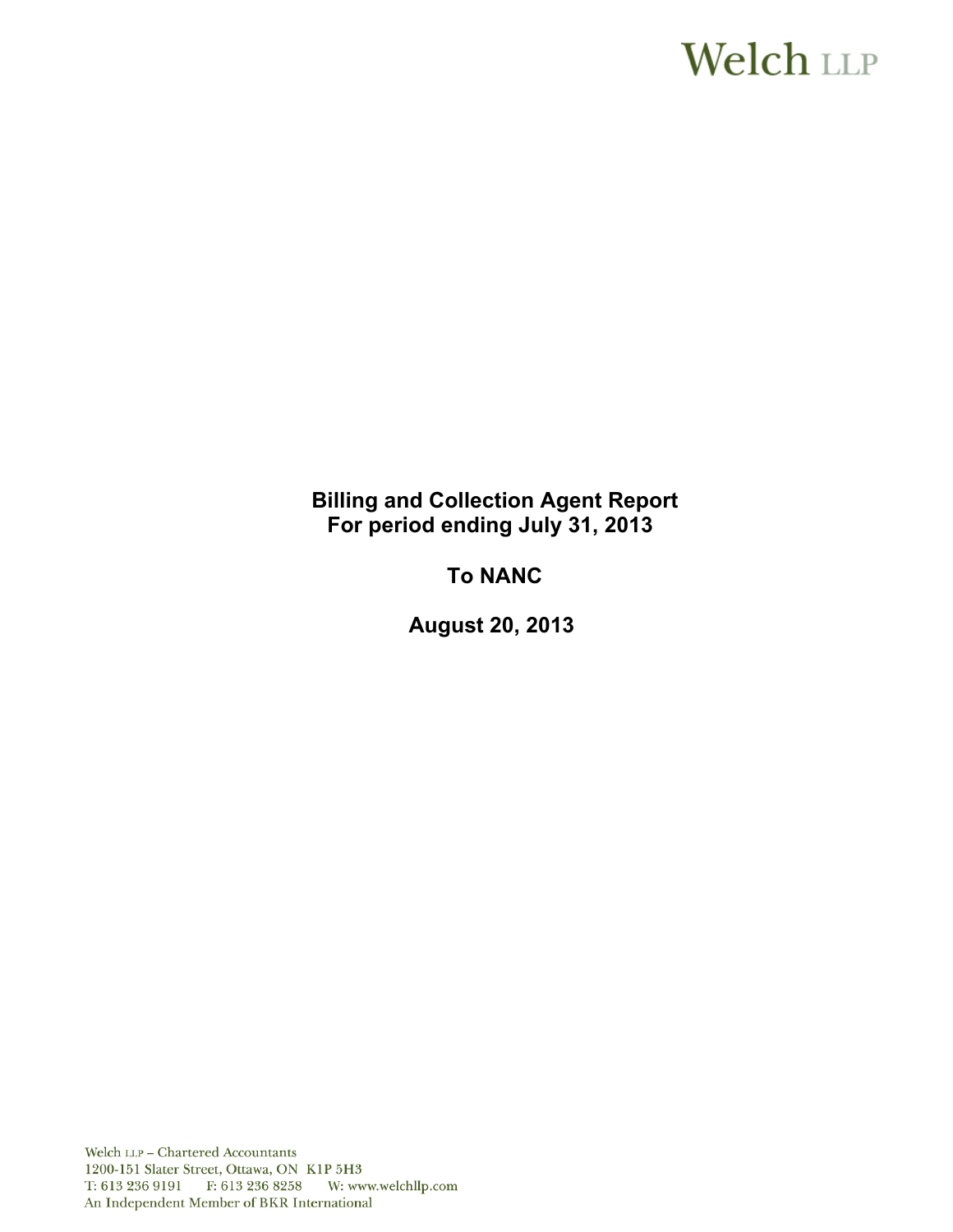### **NANPA FUND STATEMENT OF FINANCIAL POSITION JULY 31, 2013**

| <b>Assets</b>                                              |                 |
|------------------------------------------------------------|-----------------|
| Cash Balance in bank account                               | \$<br>3,415,794 |
| Receivable from US Carriers<br>512,115                     |                 |
| Receivable from Canada                                     |                 |
| Receivable from Caribbean countries<br>10,041              |                 |
| Receivables forwarded to Treasury for collection<br>87,164 |                 |
| Allowance for uncollectible accounts<br>(236,000)          | 373,320         |
| <b>Total assets</b>                                        | 3,789,114       |
| Less: Accrued liabilities (see below for makeup)           | (487,839)       |
| <b>Fund balance</b>                                        | \$<br>3,301,275 |
|                                                            |                 |

**Makeup of Accrued Liabilities** (see following page for additional details)

| NEUSTAR Pooling 1K Block and pANI administration<br>NEUSTAR NANP Administration |   | 277.036<br>172.232 |
|---------------------------------------------------------------------------------|---|--------------------|
| Data Collection Agent - USAC                                                    |   | 10,235             |
|                                                                                 | S | 487.839            |

#### **\*\*\*\*\*\*\*\*\*\*\*\*\*\*\*\*\*\*\*\*\*\*\*\*\*\*\*\*\*\*\*\*\*\*\*\*\*\*\*\*\*\*\*\*\*\*\*\*\*\*\*\*\*\*\*\*\*\*\*\*\*\*\*\*\*\*\*\*\*\*\*\*\*\*\*\*\***

The 1K Pooling contract was awarded to NeuStar on July 12, 2013 for a period of 4 years.

The automated systems development (CLIN1) will be paid out over 18 months per contract modification rather than over 12 months as per the awarded 1K Pooling contract.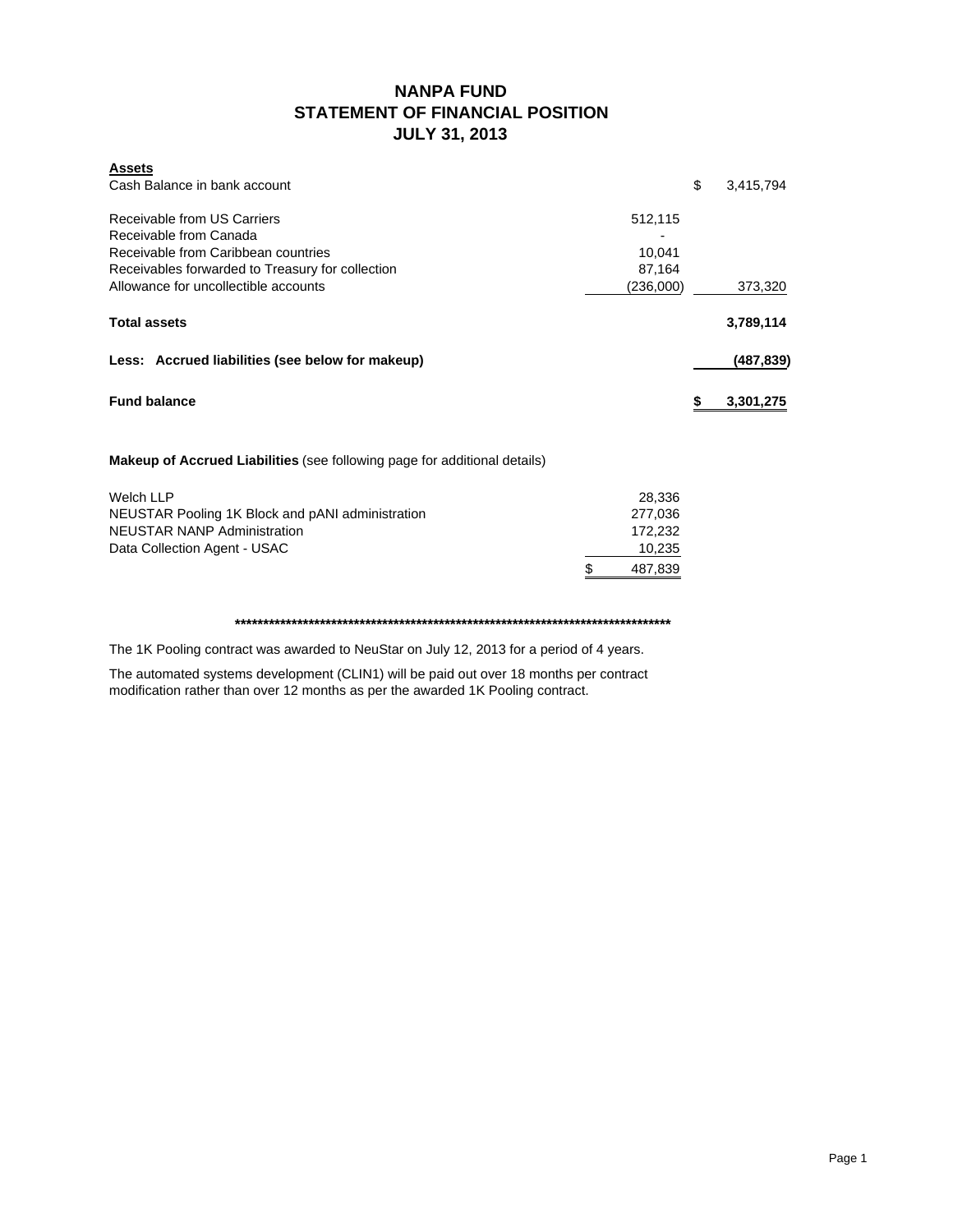#### **NANPA FUND FORECASTED STATEMENT OF CHANGES IN FUND BALANCE JULY 2012 TO JUNE 2013**

|                                                                     |                 | Actual                 |                        | <b>Budgeted</b>            |                          |                      |                            |                      |                      |                       |                       |                          | Variance between      |                         |                     |                                                |
|---------------------------------------------------------------------|-----------------|------------------------|------------------------|----------------------------|--------------------------|----------------------|----------------------------|----------------------|----------------------|-----------------------|-----------------------|--------------------------|-----------------------|-------------------------|---------------------|------------------------------------------------|
|                                                                     |                 | Jul-13                 | Aug-13                 | Sep-13                     | Oct-13                   | <b>Nov-13</b>        | Dec-13                     | Jan-14               | Feb-14               | Mar-14                | Apr-14                | May-14                   | <b>Jun-14</b>         | <b>Total</b>            | <b>Budget</b>       | forecasted results and<br>budget at June 30/13 |
| Revenue<br><b>International Contributions</b>                       |                 |                        |                        |                            |                          |                      |                            |                      |                      |                       |                       |                          |                       |                         |                     |                                                |
| Canada<br>Caribbean countries                                       | (1)<br>(1)      | 17.748<br>22,112       | 8,874<br>$\sim$        | 8,874<br><b>CONTRACTOR</b> | 8,873<br>. .             | 8,873                | 8,873<br><b>CONTRACTOR</b> | 8,873<br>. .         | 8,873<br>$\sim$      | 8,873<br><b>COL</b>   | 8,873<br>. .          | 8,873<br>۰.              |                       | 106,480<br>22,112       | 106,480<br>22,112   |                                                |
| <b>Total International Contributions</b>                            |                 | 39,860                 | 8,874                  | 8,874                      | 8,873                    | 8,873                | 8,873                      | 8,873                | 8,873                | 8,873                 | 8,873                 | 8,873                    |                       | 128,592                 | 128,592             |                                                |
| Domestic Contributions - US carriers                                | (1)             | 3.398.305              | 256,298                | 256,298                    | 256,298                  | 256,298              | 256,298                    | 256,298              | 256,298              | 256,298               | 256,298               | 256,298                  | 256,298               | 6,217,583               | 5,860,288           | 357,295                                        |
| Late filing fees for Form 499A                                      | (2)             | 3,100                  |                        |                            |                          |                      |                            |                      |                      |                       |                       |                          | 85,000                | 81,900                  | 85,000 (            | 3,100                                          |
| Interest income                                                     | (3)             | 877                    | 666                    | 666                        | 666                      | 667                  | 667                        | 667                  | 667                  | 667                   | 667                   | 667                      | 667                   | 8,211                   | 8,000               | 211                                            |
| <b>Total revenue</b>                                                |                 | 3.435.942              | 265.838                | 265,838                    | 265.837                  | 265.838              | 265,838                    | 265.838              | 265.838              | 265,838               | 265.838               | 265.838                  | 341.965               | 6.436.286               | 6.081.880           | 354,406                                        |
| <b>Expenses</b><br><b>NANPA Administration</b>                      | (4), (7)        | 172,232                | 289,966                | 174,550                    | 174,550                  | 174,550              | 174,550                    | 174,549              | 174,549              | 174,549               | 174,549               | 174,549                  | 174,549               | 2,207,692               | 2,210,010 (         | 2,318                                          |
| 1K Block Pooling<br>Automated systems development (CLIN1)           | (4), (8)<br>(9) | 202,036<br>75,000      | 214,091<br>75,000      | 214,091<br>75,000          | 214,091<br>75,000        | 214,091<br>75,000    | 214,091<br>75,000          | 214,091<br>75,000    | 214,091<br>75,000    | 214,091<br>75,000     | 214,091<br>75,000     | 214.091<br>75,000        | 214,091<br>75,000     | 2,557,037<br>900,000    | 2,260,620           | 296,417<br>900,000                             |
| <b>Billing and Collection</b><br>Welch LLP<br>Data Collection Agent | (4)<br>(5)      | 28,336<br>4,568        | 28,336<br>4,750        | 28,336<br>4,750            | 28,336<br>4,750          | 28,336<br>4,750      | 28,336<br>4,750            | 28,336<br>4,750      | 28,336<br>4,750      | 28,336<br>4,750       | 28,336<br>4,750       | 28,336<br>4,750          | 28,336<br>4,750       | 340,032<br>56,818       | 340,032<br>57,000 ( | 182)                                           |
| <b>Annual Operations Audit</b>                                      | (6)             | $\sim$                 |                        | 42,000                     | $\sim$                   |                      | $\sim$                     |                      | $\sim$               | $\sim$                | $\sim$                |                          |                       | 42,000                  | 42,000              |                                                |
| <b>Bank Charges</b>                                                 | (10)            | 2.836                  | 3.000                  | 3.000                      | 3.000                    | 3.000                | 3.000                      | 3.000                | 3.000                | 3.000                 | 3.000                 | 3.000                    | 3,000                 | 35,836                  | $36,000$ (          | 164)                                           |
| <b>Carrier Audits</b>                                               | (11)            | $\sim$                 |                        | . п.                       | $\overline{\phantom{a}}$ |                      | $\sim$                     | 300,000              |                      |                       | $\sim$                | $\overline{\phantom{a}}$ |                       | 300,000                 | 300,000             |                                                |
| Bad debt expense                                                    | (12)            | 29.146                 | 3,334                  | 3,334                      | 3,334                    | 3,333                | 3,333                      | 3,333                | 3,333                | 3,333                 | 3,333                 | 3,333                    | 3,333                 | 65,812                  | 40,000              | 25,812                                         |
| <b>Total expenses</b>                                               |                 | 514,154                | 618,477                | 545,061                    | 503,061                  | 503,060              | 503,060                    | 803,059              | 503,059              | 503,059               | 503,059               | 503,059                  | 503,059               | 6,505,227               | 5,285,662           | 1,219,565                                      |
| Net revenue (expenses)                                              |                 | 2,921,788              | 352,639)               | 279,223)                   | 237,224) (               | 237,222)             | 237,222)                   | 537,221)             | 237,221) (           | 237,221)              | 237,221)              | 237,221) (               | 161,094)              | 68,941)                 | 796,218 (           | 865,159)                                       |
| Opening fund balance                                                |                 | 379,487                | 3,301,275              | 2,948,636                  | 2,669,413                | 2,432,189            | 2,194,967                  | 1,957,745            | 1,420,524            | 1,183,303             | 946,082               | 708,861                  | 471,640               | 379,487                 | 453,782             | 74,295                                         |
| <b>Closing fund balance</b>                                         |                 | 3,301,275              | 2,948,636              | 2,669,413                  | 2,432,189                | 2,194,967            | 1,957,745                  | 1,420,524            | 1,183,303            | 946,082               | 708,861               | 471,640                  | 310,546               | 310,546                 | 1,250,000           | 939,454                                        |
| Fund balance makeup:<br>Contingency<br>Surplus                      |                 | 1.250.000<br>2,051,275 | 1.250.000<br>1,698,636 | 1,250,000<br>1,419,413     | 1.250.000<br>1,182,189   | 1,250,000<br>944.967 | 1,250,000<br>707.745       | 1,250,000<br>170,524 | 1,250,000<br>66,697) | 1,250,000<br>303,918) | 1.250.000<br>541,139) | 1,250,000<br>778,360)    | 1,250,000<br>939,454) | 1,500,000<br>1,189,454) | 1,250,000           |                                                |
|                                                                     |                 | 3,301,275              | 2,948,636              | 2,669,413                  | 2,432,189                | 2,194,967            | 1,957,745                  | 1,420,524            | 1,183,303            | 946,082               | 708.861               | 471,640                  | 310,546               | 310,546                 | 1,250,000           |                                                |

**(8)** No commentary

#### **Assumptions: Reconciliation of forecast at June 30, 2014 to budget**

| (1) The US carrier contributions for the period from July 2012 to June 2013 and the International contributions are based upon actual billings.        | Budgeted fund balance at June 30/14 - contingency                            | 1,250,000   |
|--------------------------------------------------------------------------------------------------------------------------------------------------------|------------------------------------------------------------------------------|-------------|
| (2) These fees represent the \$100 late filing fee charged to those companies that do not file the Form 499A by the due date.                          | Decrease in fund balance between budget period (February 2012) and June 2012 | (74, 295)   |
| (3) Interest income projections are estimates                                                                                                          | Additional billings over estimate from budget                                | 357,295     |
| (4) The cost for 1K Block Pooling is based on the contract awarded July 12, 2013<br>The cost of NANPA Administration is based on the new contract.     | Late filing fees (reversal) for Form 499A                                    | (3, 100)    |
| The cost of B&C Agent is based on the interim contract with Welch LLP in force until November 30, 2013                                                 | Underestimate of interest earned to date compared to budget                  | 211         |
| (5) The expense for the Data Collection Agent is based on estimate of costs by USAC for the 2012 calendar year.                                        | NANP Admin - difference between budget and actual contract awarded           | 2.318       |
| (6) The estimated cost for the annual operations audit performed by Ernst & Young LLP is \$42,000.                                                     | NANP Admin - change orders issued                                            |             |
| (7) No commentary                                                                                                                                      | Additional billings from B & C Agent due to renewal of contract              |             |
| (8) No commentary                                                                                                                                      | Data Collection fees - Adjustment to actual from budget                      | 182         |
| (9) The cost of the Automated systems development (CLIN1) will be paid out over 18 months as per the modification to the 1K Pooling contract.          | Bad debts - Adiustment to actual from budget                                 | (25, 812)   |
| (10) Bank fees are an expense to the Fund.                                                                                                             | Pooling and p-ANI - adjustment to actual from budget                         | (1.196.417) |
| (11) The budget allowed \$300,000 for carrier audits. The FCC has indicated that they do not anticipate any audits being performed prior to June 2013. | Pooling change orders                                                        |             |
| (12) The allowance covers all accounts considered potentially uncollectible at July 31, 2013.                                                          | Carrier audits that will not be performed                                    |             |
|                                                                                                                                                        | Operations Audit - Adjustment to actual from budget                          |             |
|                                                                                                                                                        | Bank fees - Adjustment to actual from budget                                 | 164         |
|                                                                                                                                                        | Forecasted fund balance at June 30/14                                        | 310,546     |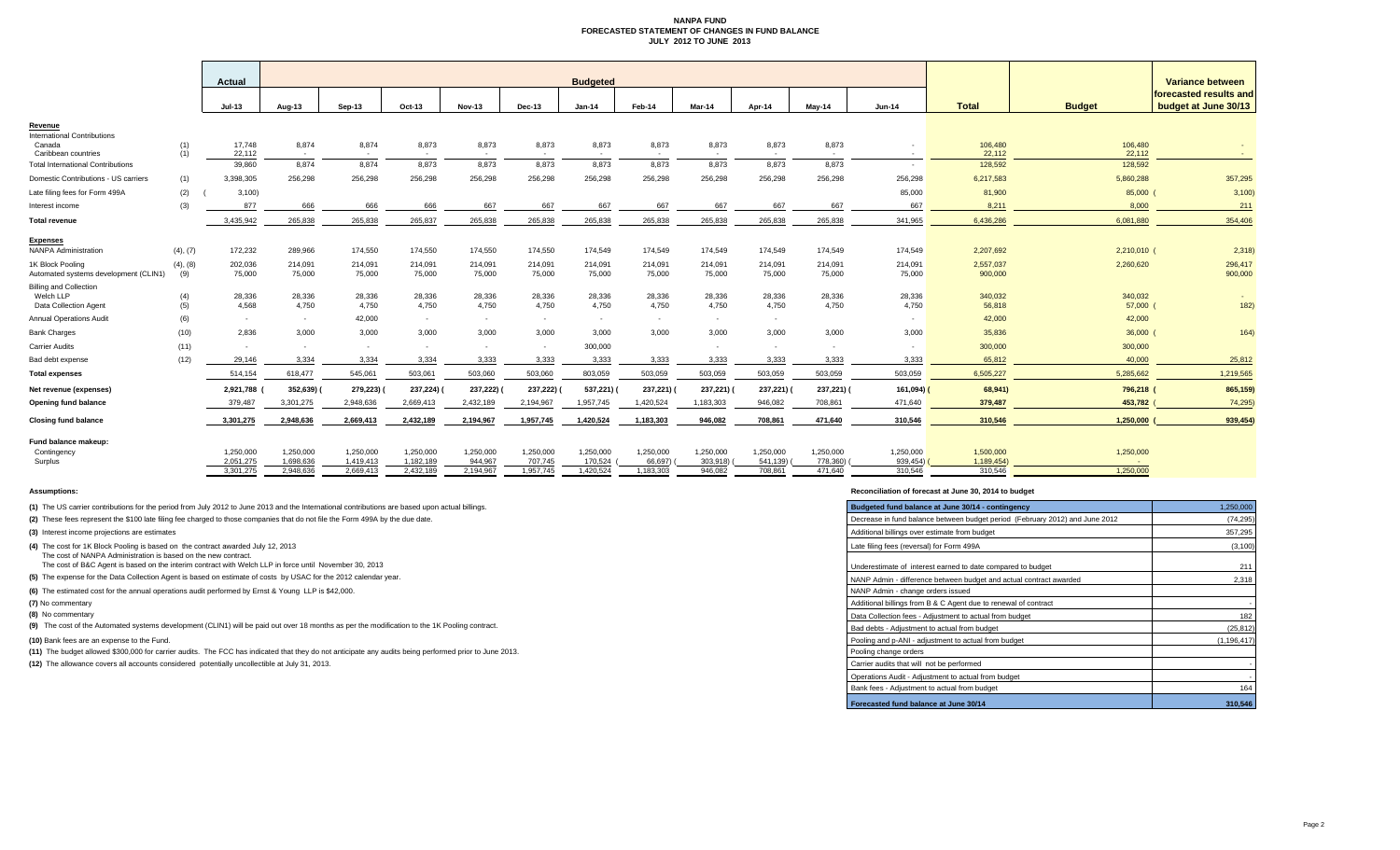#### **CURRENT AND FORECASTED LIABILITIES**

|                                                                                              |               |                                | Current |         |         |         |         |         |
|----------------------------------------------------------------------------------------------|---------------|--------------------------------|---------|---------|---------|---------|---------|---------|
|                                                                                              |               |                                | Jul-13  | Aug-13  | Sep-13  | Oct-13  | Nov-13  | Dec-13  |
| <b>NEUSTAR - NANPA Administration contract</b>                                               |               |                                | 172,232 | 289,966 | 174,550 | 174,550 | 174,550 | 174,550 |
| - Payment authorized by the FCC in July<br>June 2013                                         | \$<br>160,892 |                                |         |         |         |         |         |         |
| - Authorization by the FCC has not been received for payment<br><b>July 2013</b>             |               | \$<br>172,232                  |         |         |         |         |         |         |
| <b>NEUSTAR - Block Pooling and CLIN</b>                                                      |               |                                | 277,036 | 289,091 | 289,091 | 289,091 | 289,091 | 289,091 |
| - Payment authorized by the FCC in July<br>June 2013                                         | \$<br>199,275 |                                |         |         |         |         |         |         |
| - Authorization by the FCC has not been received for payment<br><b>July 2013</b>             |               | \$<br>277,036                  |         |         |         |         |         |         |
| Welch LLP - Billing & Collection Agent                                                       |               |                                | 28,336  | 28,336  | 28,336  | 28,336  | 28,336  | 28,336  |
| - Payment authorized by the FCC in July<br>June 2013                                         | \$<br>28,336  |                                |         |         |         |         |         |         |
| - Authorization by the FCC has not been received for payment<br><b>July 2013</b>             |               | \$<br>28,336                   |         |         |         |         |         |         |
| <b>USAC - Data Collection Agent</b><br>- Payment authorized by the FCC in July               |               |                                | 10,235  | 4,750   | 4,750   | 4,750   | 4,750   | 4,750   |
| - Authorization by the FCC has not been received for paymen<br>June 2013<br><b>July 2013</b> |               | \$<br>4,568<br>5,667<br>10,235 |         |         |         |         |         |         |
| <b>Carrier audits</b>                                                                        |               |                                |         |         |         |         |         |         |
| Ernst & Young LLP- Annual operations audit                                                   |               |                                |         |         | 42,000  |         |         |         |
| <b>Bank Fees</b>                                                                             |               |                                | Ĭ.      | 3,000   | 3,000   | 3,000   | 3,000   | 3,000   |
| <b>Total</b>                                                                                 |               |                                | 487,839 | 615,143 | 541,727 | 499,727 | 499,727 | 499,727 |